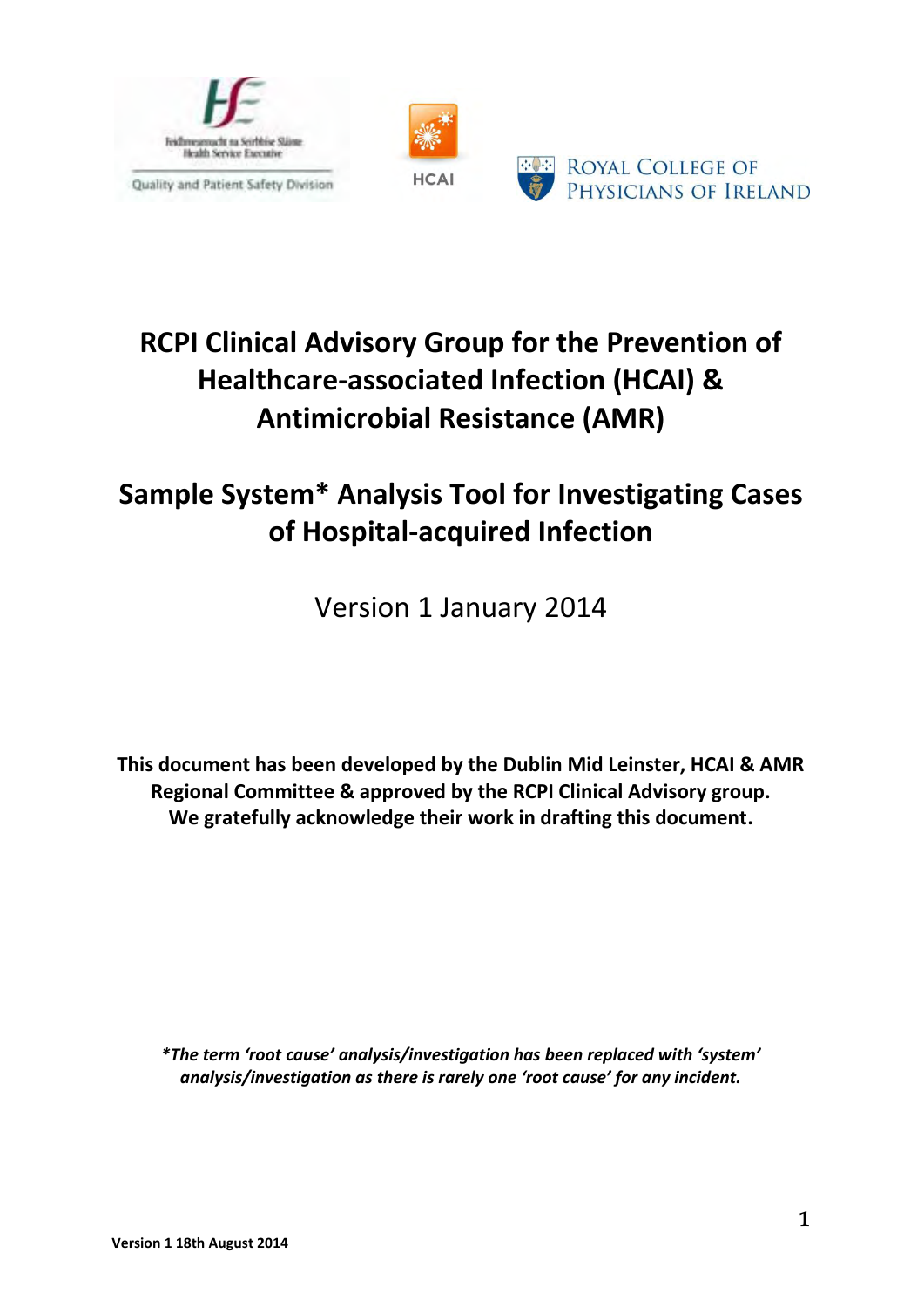#### **How to use this tool**

This system analysis tool is a sample tool, designed to be used/adapted as appropriate locally. The tool can be used in hard copy, adapted for use for form recognition software or incorporated into an IT database. If healthcare facilities are using existing tools that perform well, this tool is not designed to replace them. However, we would welcome feedback on any aspects of this tool or learning from using similar tools locally.

#### **Why System Analysis?**

Learning from experience & identifying areas for improvement is critical to the delivery of a safe and effective healthcare service to patients. The purpose of carrying out an analysis of an incident is to find out what happened, why it happened, to identify the systems causes that contributed to the incident and to identify the actions required to prevent recurrence as far as is possible.

The purpose of this tool is to facilitate staff to undertake an analysis of an incident of a healthcare- associated infection to identify:

- Any key causal factors
- Main contributory factors
- Actions that need to be taken to prevent recurrence

System analysis is a retrospective review of a patient safety incident undertaken in order to identify what, how and why it happened. The analysis is then used to identify areas for change, recommendations and sustainable solutions to help minimise the re-occurrence of the incident type in the future.

#### **What to investigate & how to identify infections that require system analysis.**

The systems analysis process is intended to look at the patient journey when there has been any significant patient safety episode that requires investigation – this includes infections acquired in the healthcare setting as outlined below. The systems analysis may include patient placement throughout the hospital, procedures undertaken, records of their care and any other influencing factors.

With respect to healthcare-associated infections, these incidents are usually identified via the healthcare facilities surveillance programme. In a HCAI surveillance programme, standardised definitions of infection are used that enable comparisons over time to identify improvements (which should include improvements in particular infection types as a result of a formal systems analysis process). The clinical advisory group recommend that systems analysis of healthcare infections should focus on potentially preventable infections. In the first instance the following infections should be prioritised for system analysis;

- 1. New cases of healthcare facility -acquired *C. difficile* infection
- 2. *S. aureus* bloodstream infection associated with peripheral IV lines
- 3. Other infections as dictated by the local infection prevention and control programme.

#### **Who should be involved?**

It is envisaged that the relevant clinical director & ADON for that area/ward will be responsible for review & implementation of any necessary actions identified during the systems analysis process. The systems analysis process itself should ideally be led by the consultant caring for the patient with the relevant clinical nurse manager, with the full support of the infection prevention & control team (IPCT), risk management & patient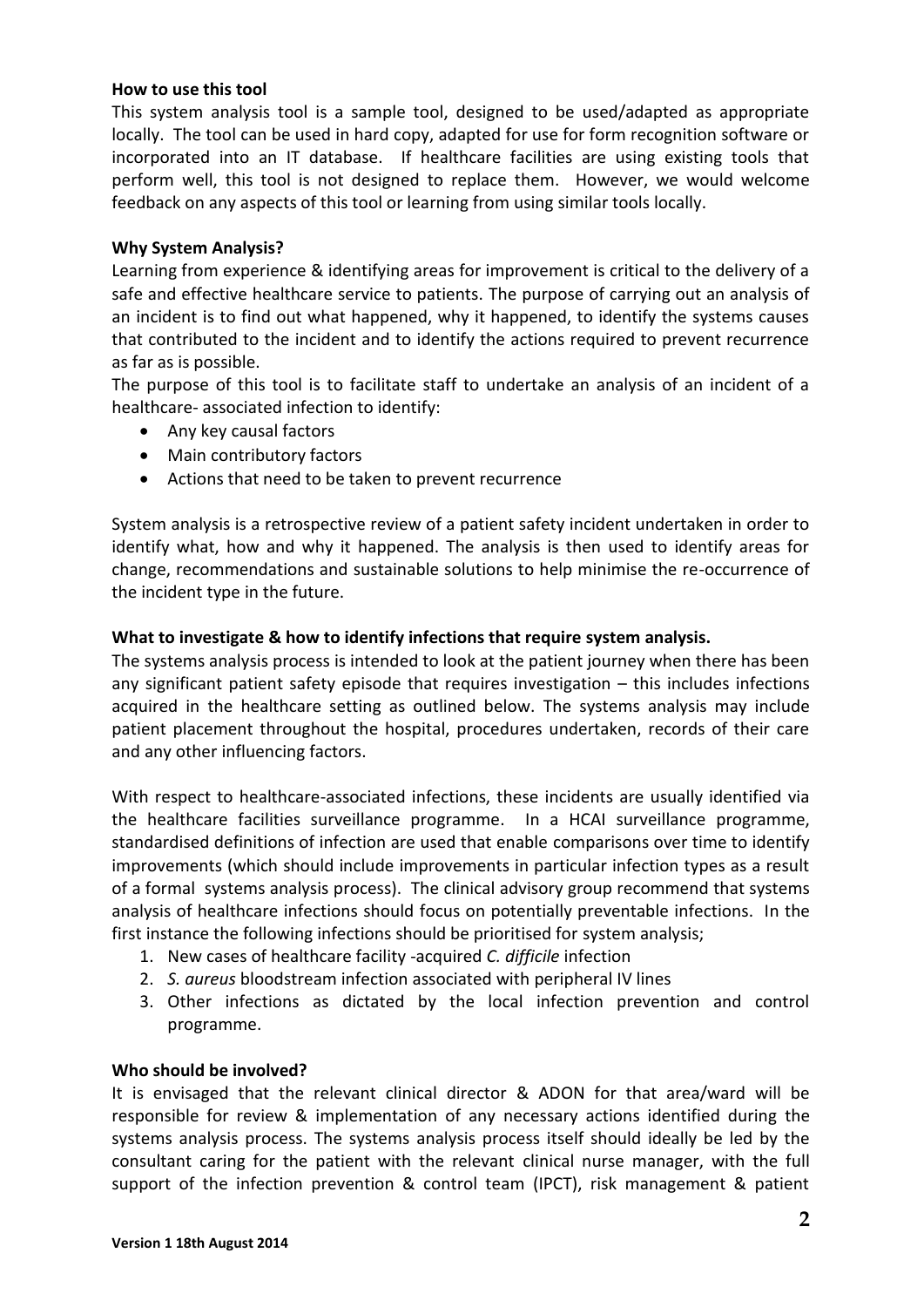safety & quality specialists. However, while this process is being established in a healthcare facility, teams will need more support and leadership from relevant experts such as the IPCT and risk management. Prior to the systems analysis meeting, staff from the relevant ward/unit should have reviewed the patient notes so that the systems analysis has the basis to begin its investigation. The review of the patient's notes should identify any relevant issues, episodes and also review the accuracy of documentation e.g. invasive devices, antibiotic treatment.

To ensure that the systems analysis is robust it is essential that the appropriate staff, who have cared for and have responsibility for the patient, participate in the systems analysis. The ward/unit where the patient was located at the time of the incident should take responsibility for the action plan formulated at the systems analysis meeting. It is essential that the action points identified are implemented and reviewed and any deficits rectified e.g. implementation of further training, change in clinical practice etc.

#### **What are the steps?**

- 1. Define the systems analysis team & arrange to meet (see above)
- 2. Describe what happened (rather than why)
- 3. Study what happened (collect relevant information related to the infection as outlined in this sample tool
- 4. Create a timeline of events (Flowchart the actual sequence of the event & flowchart the ideal sequence of events – compare both)
- 5. *Why* did the infection occur?
	- a. Which processes were involved in the event or could have lead to the event?
	- b. What are the steps in the process as designed? (flowchart of policy/procedure)
	- c. Which steps may have contributed to the event?
	- d. Continue asking *why* the event occurred?
	- e. What is currently done to prevent failure at this step? (Was it done if not, why? What additional services/departments are affected?
- 6. Identify other contributing factors (see appendix 1)
- 7. What changes need to be made?
- 8. What measurements/data needs to be collected to track improvements?
- 9. Who needs to be involved to make the improvements & measure it
- 10. Share the learning & monitor what happened next

#### **Governance**

The processes for reporting and investigating Infections by RCA should be aligned with the governance arrangements that apply for other types of incidents in the healthcare facility. The healthcare facility should have a process for reviewing RCAs on a regular basis and ensuring learning is shared across the facility to prevent similar episodes occurring for similar reasons on other wards/units in that facility.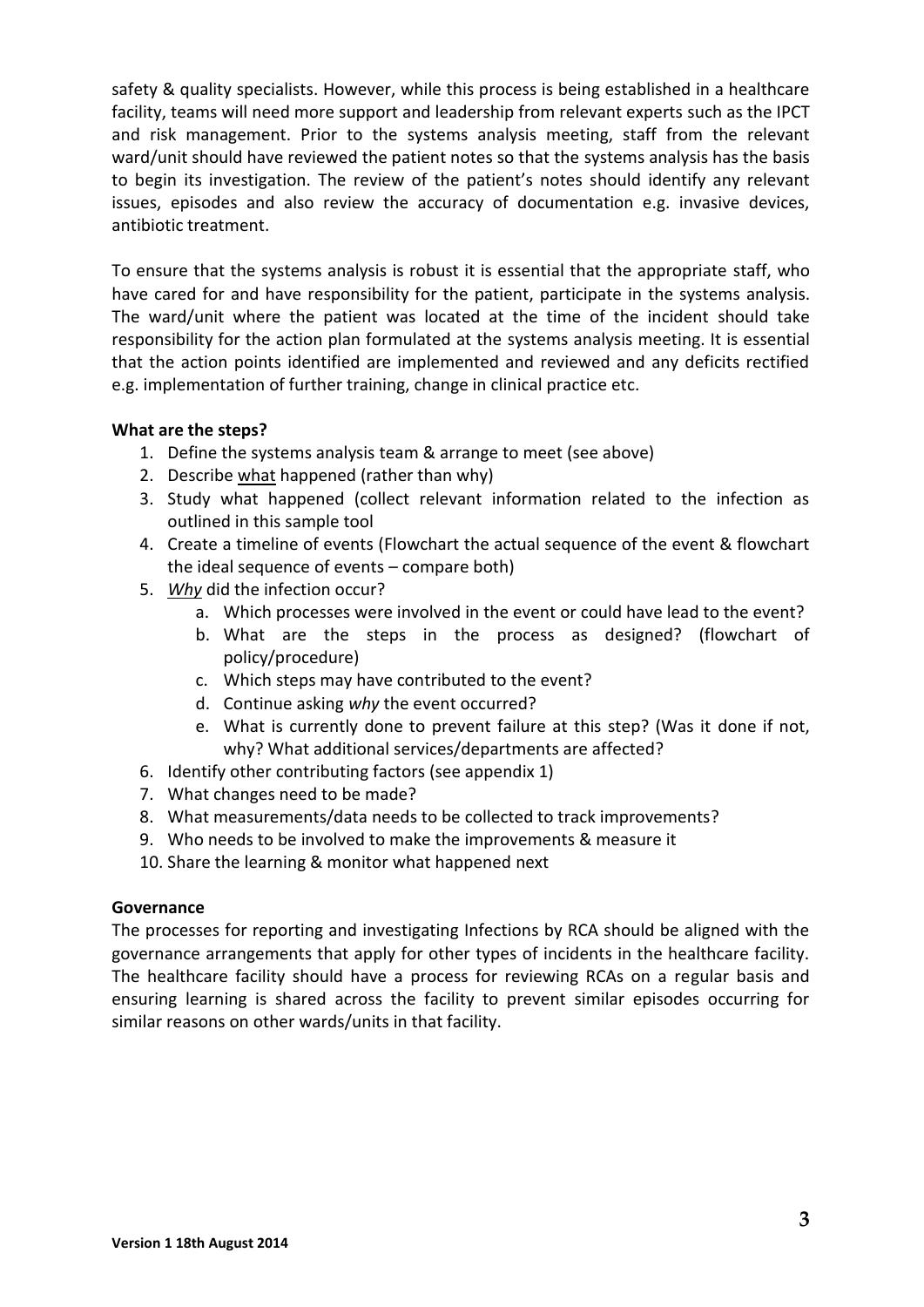## **Incident investigation carried out by: Date Completed:**

## **Summary of Key Learning/Action Points – to include implementation & persons responsible**

**1.**

**2. 3.**

#### **Information Sources used to carry out analysis (please circle)**

| People               | <b>Clinical Director</b>                                         | <b>Clinical Nurse Manager</b>                                       |  |
|----------------------|------------------------------------------------------------------|---------------------------------------------------------------------|--|
|                      | Consultant<br>Microbiologist                                     | <b>Infection Control and Prevention</b><br><b>Nurse</b>             |  |
|                      | Ward/Nursing<br><b>Staff</b>                                     | Patients consultant & other relevant<br>members of the medical team |  |
|                      | Surveillance<br>Scientist                                        | Risk Manager                                                        |  |
|                      | Other relevant staff (e.g., Patient safety & quality):           |                                                                     |  |
| <b>Documentation</b> | <b>Medical Notes</b>                                             | <b>Nursing Notes</b>                                                |  |
|                      | Relevant clinical<br>investigations<br>(pathology,<br>radiology) | Relevant surveillance data:                                         |  |
| <b>Other</b>         |                                                                  |                                                                     |  |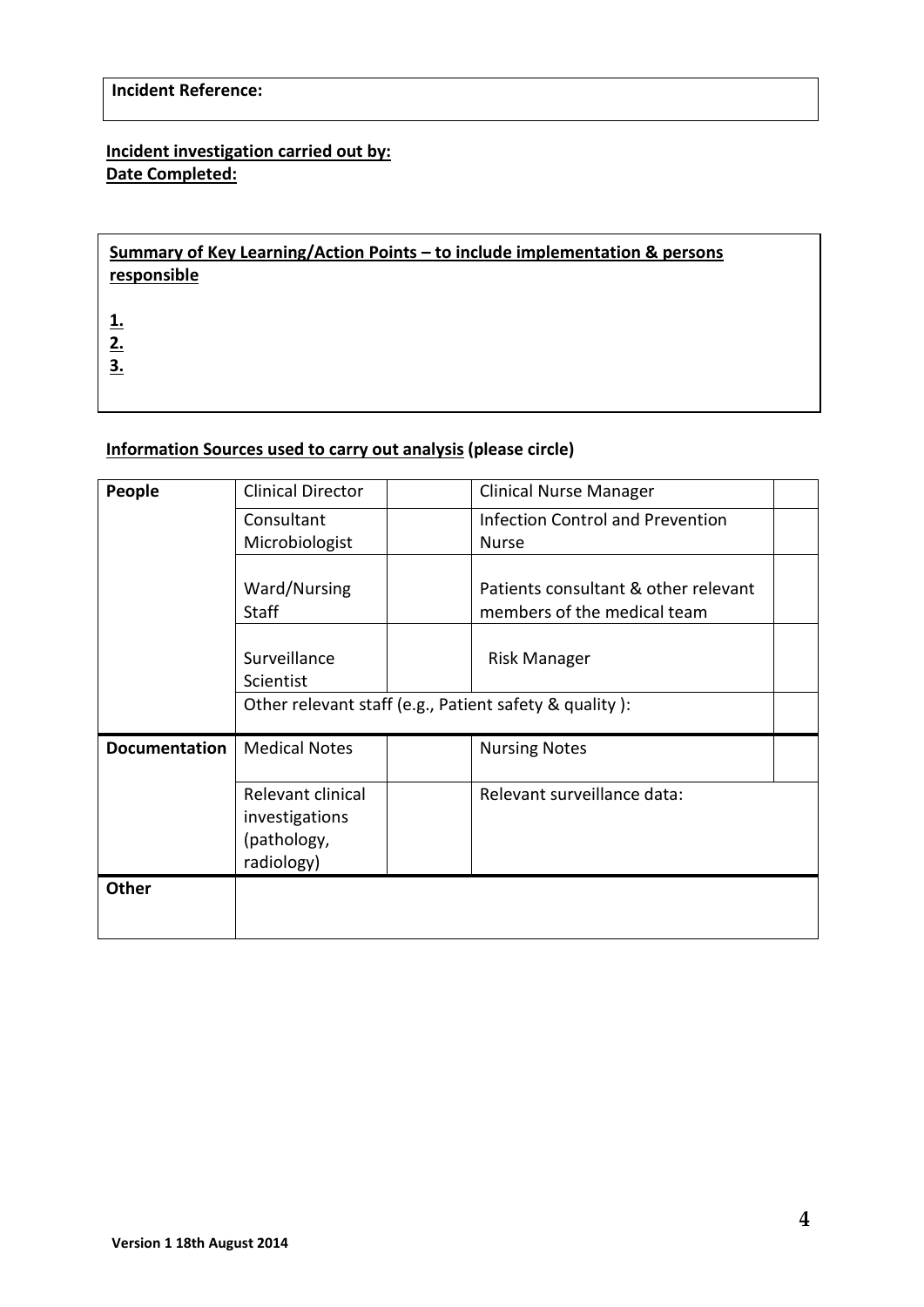#### **Provide a brief narrative description of the incident**

E.g. patient description, date sings/symptoms noted, date infection confirmed, type of infection, organism identified & likely source.

**Provide a brief chronology of patient movement over last 2 weeks, outlining details of the patient's antibiotic history over previous 12 weeks (if applicable) and details of any relevant screening carried out prior to, on or during admission.** E.g. admission and discharge dates for inpatient stays, Outpatient or ED attendances, transfer from community residential settings etc, GP attendances, attendances for dialysis or other therapy etc.

#### **What were the Key Causal Factors?**

These are defined as issues that arose in the process of delivering and managing a health service which had an effect on an eventual adverse outcome. Examples of key causal factors are failure to monitor, observe or act, incorrect decision or action, not seeking help where necessary, failure to note faulty equipment, not following an agreed protocol.

**List Key Causal Factors:**

### **What were the main Contributory Factors (per Key Causal Factor)?**

**(Please see Appendix 1 and Appendix 2 for prompts to assist in identification of Contributory Factors)**

#### **1. Patient Factors**

**Factors that relate to the patient them self that may have contributed to the infection being investigated**

E.g. Condition: complexity / seriousness of patient condition, residence, history, language, communication, underlying illness e.g. confusion resulting in removal of IV lines & social factors.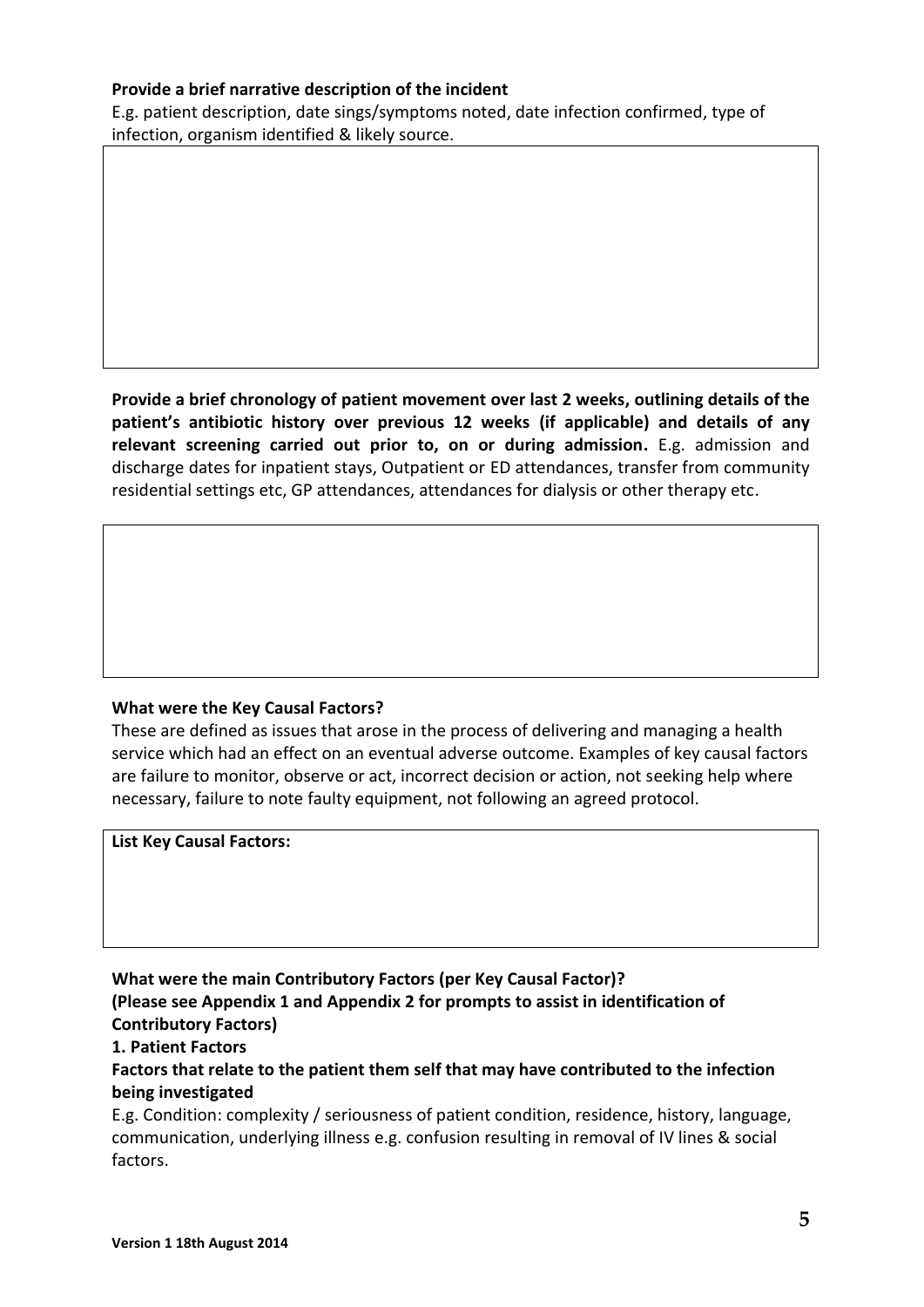**Patient Factors:**

**Action(s) to address this?**

**Person responsible and time-frame for implementation?**

#### **2. Task Factors**

**Factors that relate to specific activities carried out or performed by staff**

E.g. insertion of peripheral intravenous lines/the process of the prescription of antibiotics (time of dose etc), Availability and implementation of PPPGs, availability and accuracy of test results & decision making aids etc

**Task Factors:**

**Action(s) to address this?**

**Person responsible and time-frame for implementation?**

#### **3. Individual Factors (staff)**

**Factors that may have impacted on the ability of a staff member to perform a specific task**  E.g. Knowledge, competence, skill, physical and mental health.

**Individual Factors:**

**Action(s) to address this?**

**Person responsible and time-frame for implementation?**

#### **4. Team Factors**

#### **Factors that may have impacted on the workings/effectiveness of the multidisciplinary team**

E.g. Verbal and written communication, supervision and seeking help, team structures, leadership and responsibility.

#### **Patient Factors:**

#### **Action(s) to address this?**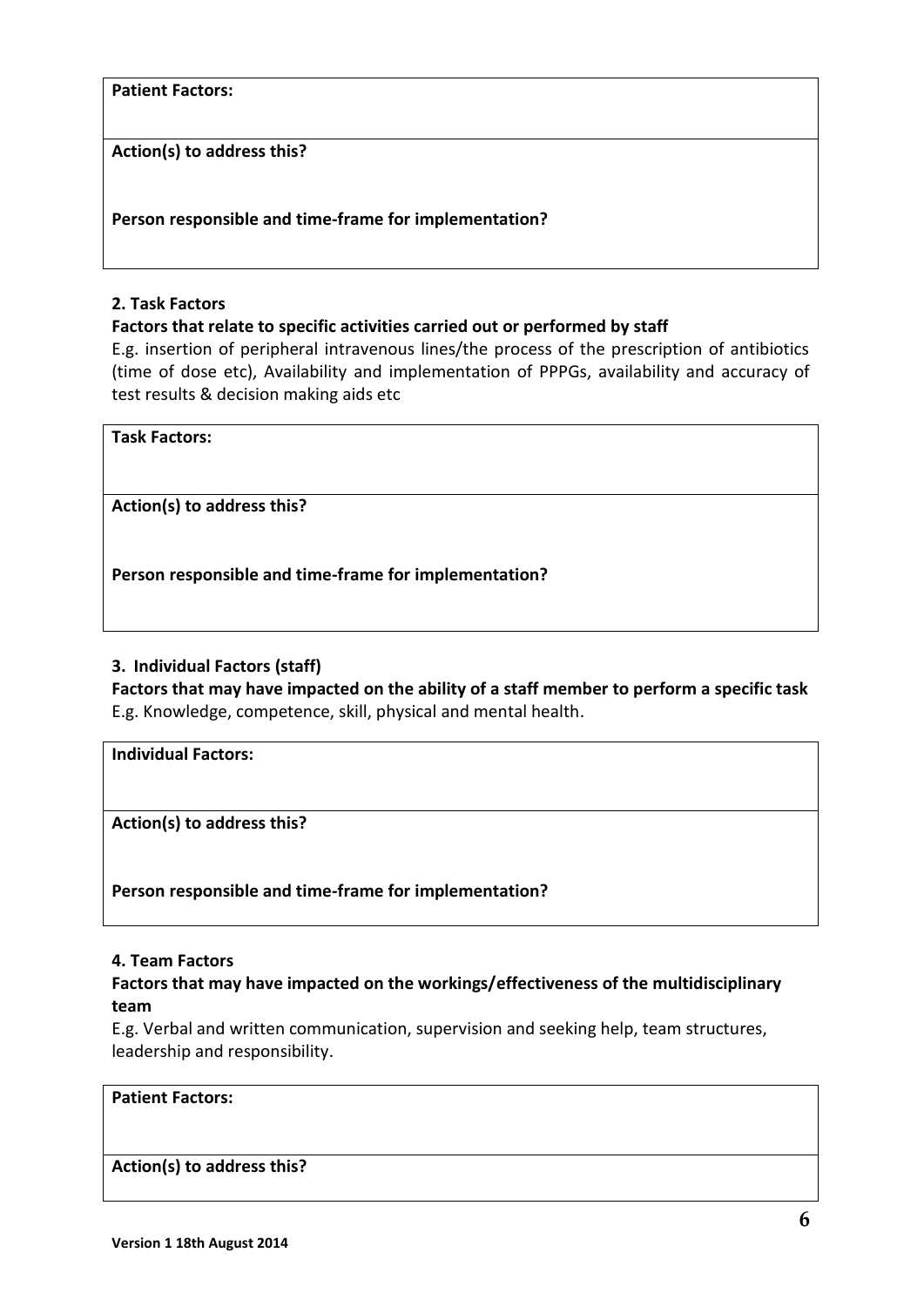#### **Person responsible and time-frame for implementation?**

#### **5. Work Environment Factors**

**Factors that exist in the work environment (ward/hospital/other) that may have impacted on the way that care was delivered and so to the development of the infection**  E.g. Staffing levels and skill mix, workload and shift patterns, availability and maintenance of equipment, management of physical environment and movement of patients, staff and visitors between wards or sites, infrastructure (including single rooms available for isolation).

**Work Environment Factors:**

**Action(s) to address this?**

**Person responsible and time-frame for implementation?**

**6. Organisational/ Management Factors**

**Factors that relate to how the organisation carries out its business and how high-level decisions are made in the organisation**

E.g. Organisational structure and policies (is it clear who is accountable/responsible at each level in the organisation, is this set out in policy, is it clear how/where and when decisions are made etc.), financial resources and constraints, safety culture and priorities (are decisions made on the basis of safety and is safety prioritised etc.)

#### **Patient Factors:**

**Action(s) to address this?**

**Person responsible and time-frame for implementation?**

#### **7. Institutional Factors**

**Factors in the wider environment that are outside the control of the service/organisation but that may impact on the way that the service is delivered** 

e.g. The economic context (funding available), regulatory context (new

Standards/Regulations), requirements of the DoH, or external organisations (insurers).

#### **Institutional Factors:**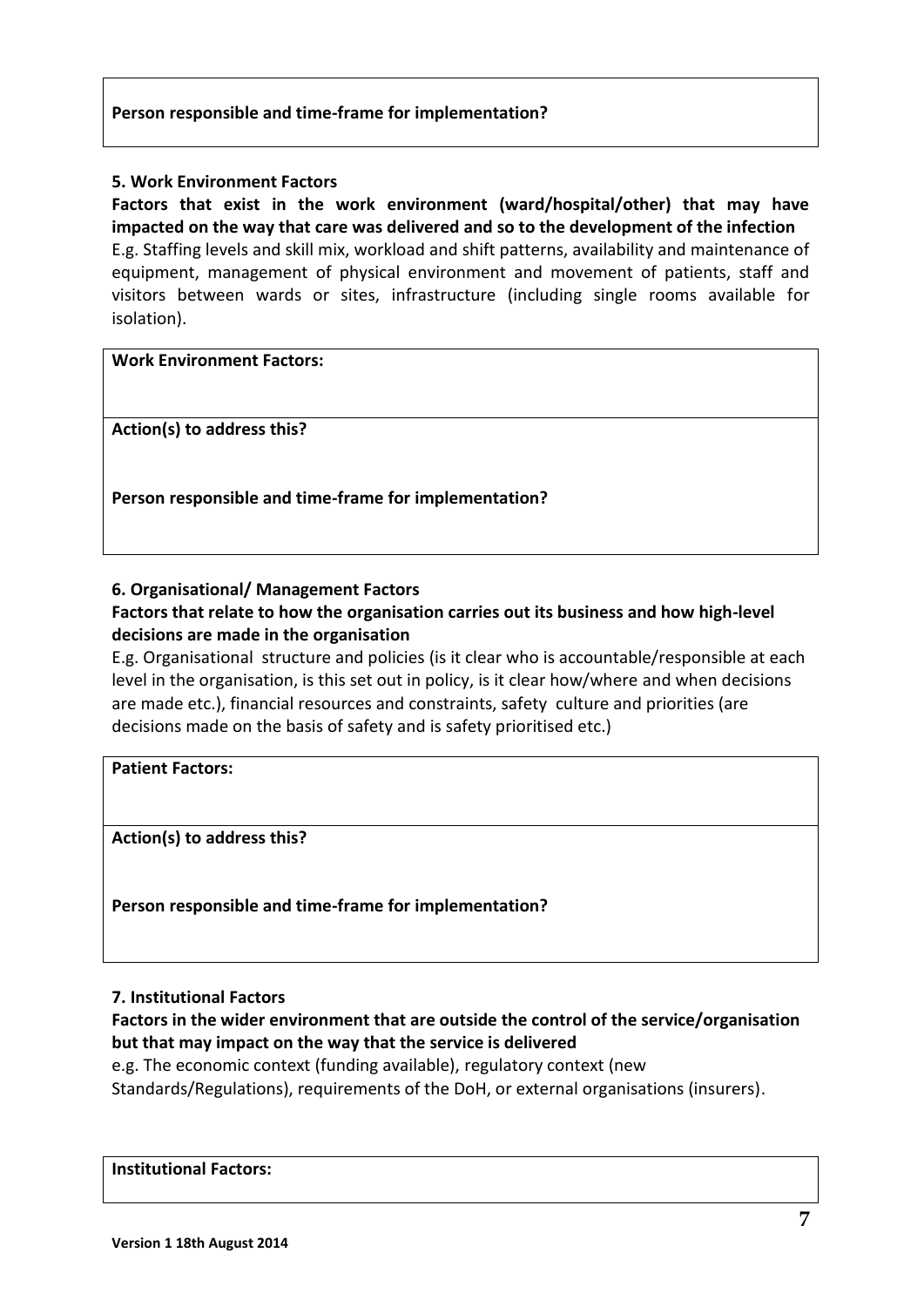**Action(s) to address this?**

**Person responsible and time-frame for implementation?**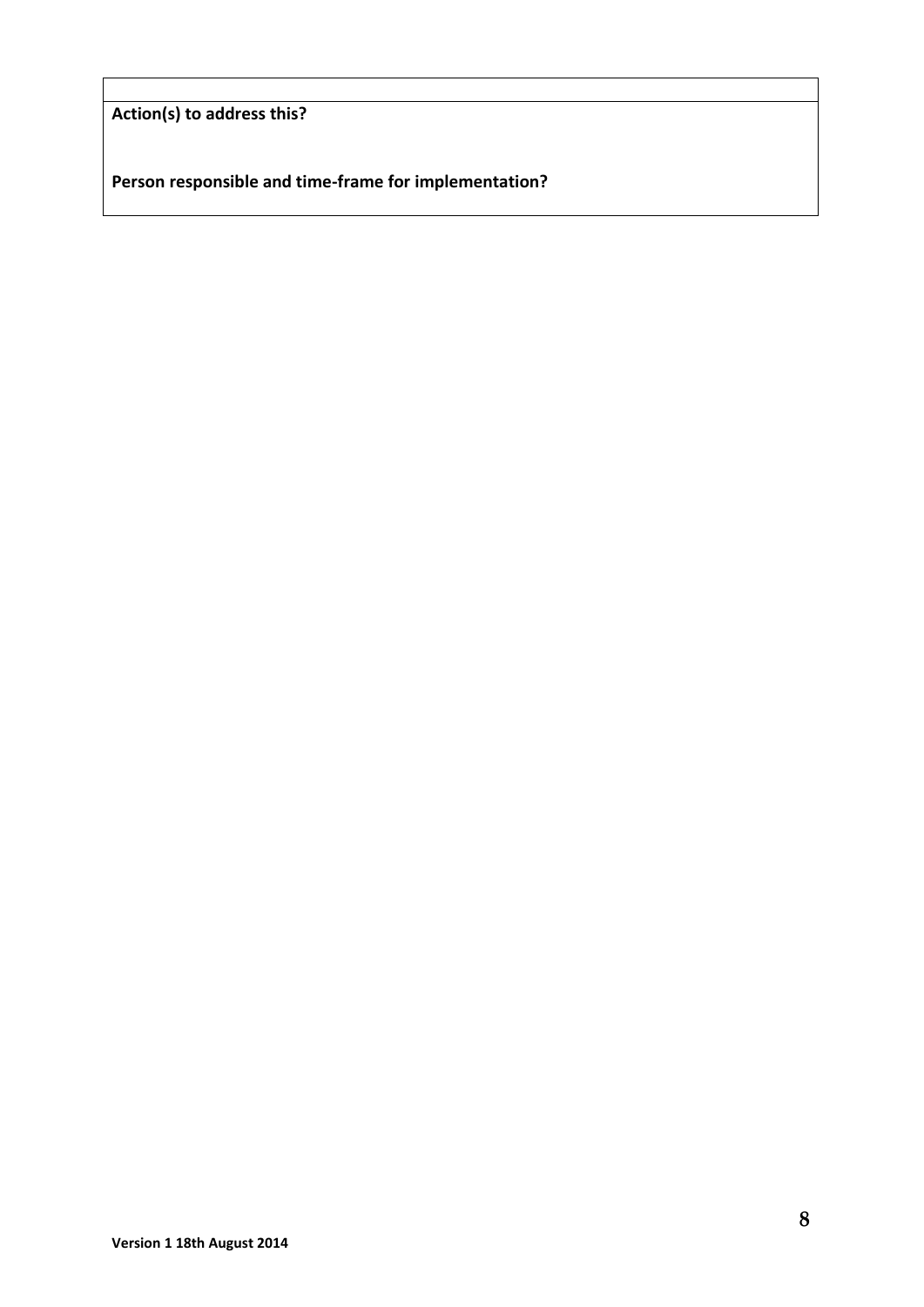## **Fishbone Diagram: Contributory Factors (Healthcare Associated Infection)**

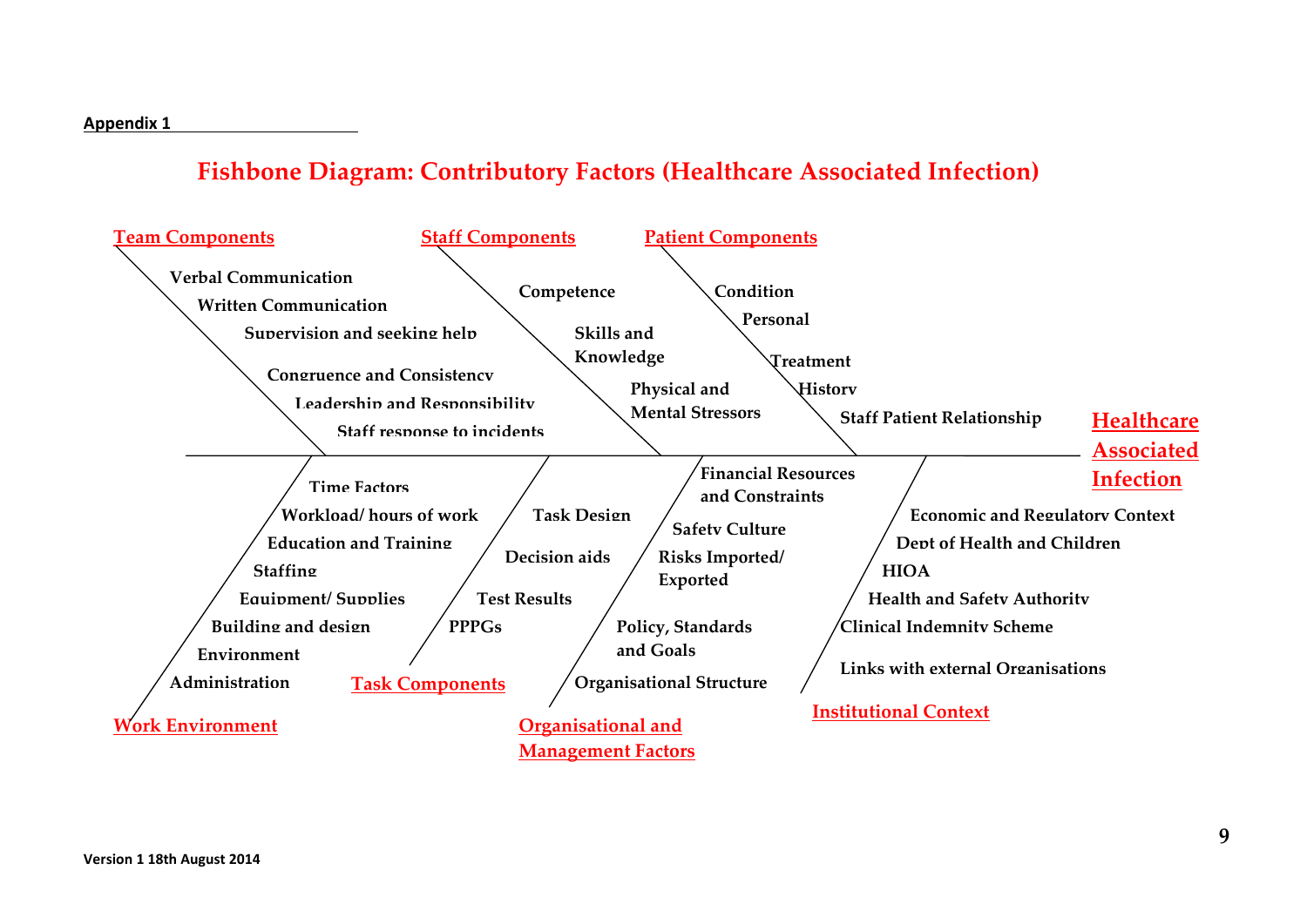## **Appendix 2 (This Table should be used when identifying the Contributory Factors that led to the Key Causal Factor)**

## **Sub-Components Underpinning the Framework of Factors Influencing Practice 1. Patient components**

| Contributory         | Taxonomic components - Examples                                                      |  |
|----------------------|--------------------------------------------------------------------------------------|--|
| <b>Condition</b>     | Complexity<br>$\bullet$                                                              |  |
|                      | Seriousness                                                                          |  |
|                      | Length of time in hospital prior to diagnosis                                        |  |
|                      | Is patient receiving antibiotics                                                     |  |
|                      | Had patient any devices? If yes, how long in situ?                                   |  |
|                      | Surgical site infection / non surgical site infection                                |  |
|                      | Type of surgery : clean/ clean contaminated/ contaminated                            |  |
|                      | Wound care post surgery                                                              |  |
|                      | Has the patient had previous invasive procedures? If so how<br>$\circ$               |  |
|                      | many?                                                                                |  |
|                      | How many dressing changes did the patient have following this<br>$\circ$<br>surgery? |  |
|                      | How many days post operatively did the first dressing change<br>$\circ$              |  |
|                      | occur?                                                                               |  |
|                      | Did the patient have a surgical drain? If yes what type.<br>$\circ$                  |  |
|                      | How long was the drain in situ?<br>$\circ$                                           |  |
|                      | How was the drain secured (e.g. stitched)<br>$\circ$                                 |  |
|                      | How long following surgery was the SSI diagnosed?<br>$\circ$                         |  |
|                      | Discharge processes                                                                  |  |
|                      | Was the patient discharged with the drain in situ?<br>$\circ$                        |  |
|                      | Is the patient independent, partially dependant, fully dependant?<br>$\circ$         |  |
| Personal             | Underlying illness e.g. resulting in confusion<br>$\bullet$                          |  |
|                      | Language                                                                             |  |
|                      | External support<br>$\bullet$                                                        |  |
|                      | Social and family circumstances                                                      |  |
|                      | Disability<br>$\bullet$                                                              |  |
| <b>Treatment</b>     | Know risks associated with treatment<br>$\bullet$                                    |  |
| <b>History</b>       | Medical e.g. previous episodes of care, Diabetes, Skin Conditions,<br>$\bullet$      |  |
|                      | Burns, Chronic Renal Disease, Vascular Disease, Immunocompromised                    |  |
|                      | Previous transfer between care settings                                              |  |
|                      | <b>Current residence</b>                                                             |  |
|                      | Was screening undertaken                                                             |  |
|                      | Was patient in recent contact with other patients colonised with MDRO                |  |
|                      | Was patient known to be colonised with MDRO prior to infection                       |  |
|                      | diagnosis                                                                            |  |
|                      | Was decolonisation carried out                                                       |  |
|                      | Once infection was suspected in patients known to be colonised with<br>٠             |  |
|                      | MDRO were appropriate antibiotics prescribed while waiting for lab                   |  |
|                      | results?                                                                             |  |
| <b>Staff-patient</b> | Good working relationship<br>$\bullet$                                               |  |
| relationship         |                                                                                      |  |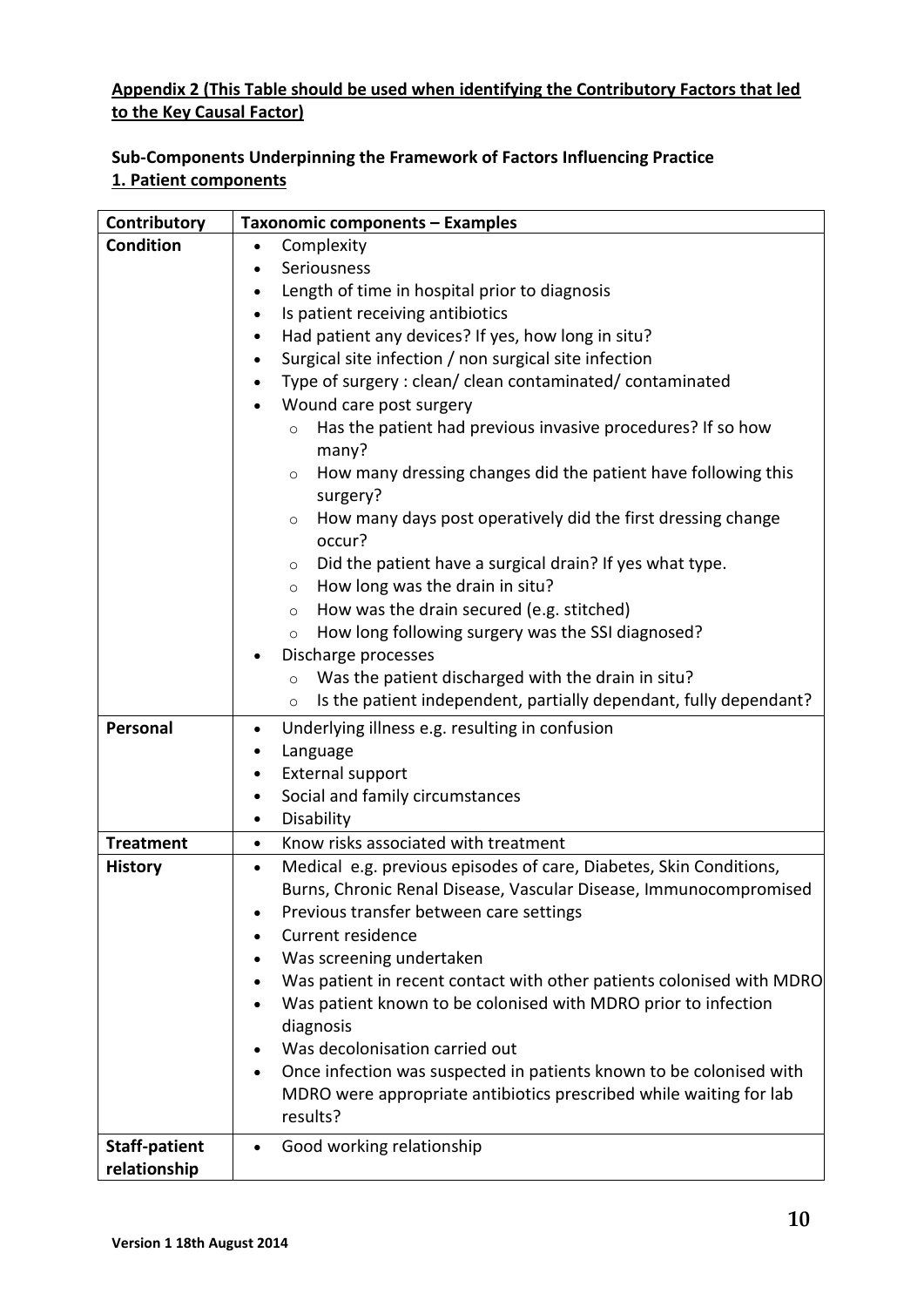## **2. Task components**

| <b>Contributory Factor</b> | <b>Taxonomic components</b>                                                   |
|----------------------------|-------------------------------------------------------------------------------|
| <b>Availability and</b>    | Availability of PPPGs to staff<br>$\bullet$                                   |
| Implementation             | <b>Implementation of PPPGs</b><br>$\bullet$                                   |
| of policies,               | Procedure for monitoring, reviewing and updating PPPGs<br>$\bullet$           |
| procedures and             | Quality of information included in the policies, procedures<br>$\bullet$      |
| guidelines                 | and guidelines                                                                |
|                            | Availability and implementation of specific types of PPPGs e.g.<br>$\bullet$  |
|                            | screening, isolation, transfer of patient, management of                      |
|                            | infection, wound care prescribing, administering and reviewing                |
|                            | antibiotics, taking of blood samples, hand hygiene,                           |
|                            | environmental and cleaning                                                    |
|                            | If a Surgical site infection:<br>$\bullet$                                    |
|                            | Were all elements of the SSI Care Bundle adhered to<br>$\circ$                |
|                            | Was the skin cleansed with 2% Chlorhexidine / 70%<br>$\circ$                  |
|                            | Isopropyl Alcohol and allowed to dry                                          |
|                            | Was the temperature maintained between 35.5º & 37.5º<br>$\circ$               |
|                            | throughout the operation, using active warming                                |
|                            | technique if necessary                                                        |
|                            | Were prophylactic antibiotics prescribed as per local<br>$\circ$              |
|                            | antibiotic policy & administered within 60 mins prior to                      |
|                            | skin incision?                                                                |
|                            | For diabetic patients was the blood glucose maintained<br>$\circ$             |
|                            | within defined limits                                                         |
|                            | Was the dressing applied in theatre and not disturbed<br>$\circ$              |
|                            | for 48 hours                                                                  |
|                            | <b>Devices</b><br>$\bullet$                                                   |
|                            | Were all elements of the care bundle adhered to<br>$\circ$                    |
|                            | (PVC/CVC/UC/VAP)                                                              |
|                            | If yes- was appropriate documentation in place? e.g.<br>$\circ$               |
|                            | central line management record, peripheral cannula                            |
|                            | assessment form                                                               |
|                            | Were any concerns / problems with equipment from<br>$\circ$                   |
|                            | HSSD identified at the time of surgery?                                       |
|                            | Appropriate Discharge processes implemented<br>$\bullet$                      |
| Availability and           | Appropriate screening and testing carried out<br>$\bullet$                    |
| accuracy of test           | Disagreements regarding the interpretation of the test results<br>$\bullet$   |
| results                    | Need to chase up test results/ Delay in test results<br>$\bullet$             |
| <b>Decision making</b>     | The availability, use and reliability of specific types of<br>$\bullet$       |
| aids                       | equipment                                                                     |
|                            | The availability, use and reliability of specific types of tests<br>$\bullet$ |
|                            | (i.e. blood tests, environmental tests)                                       |
|                            | The availability and use of senior clinicians / managers<br>$\bullet$         |
| <b>Task design</b>         | Can a specific task be completed by a trained member of staff<br>$\bullet$    |
|                            | in adequate time and correctly                                                |

## **3. Individual (staff) components**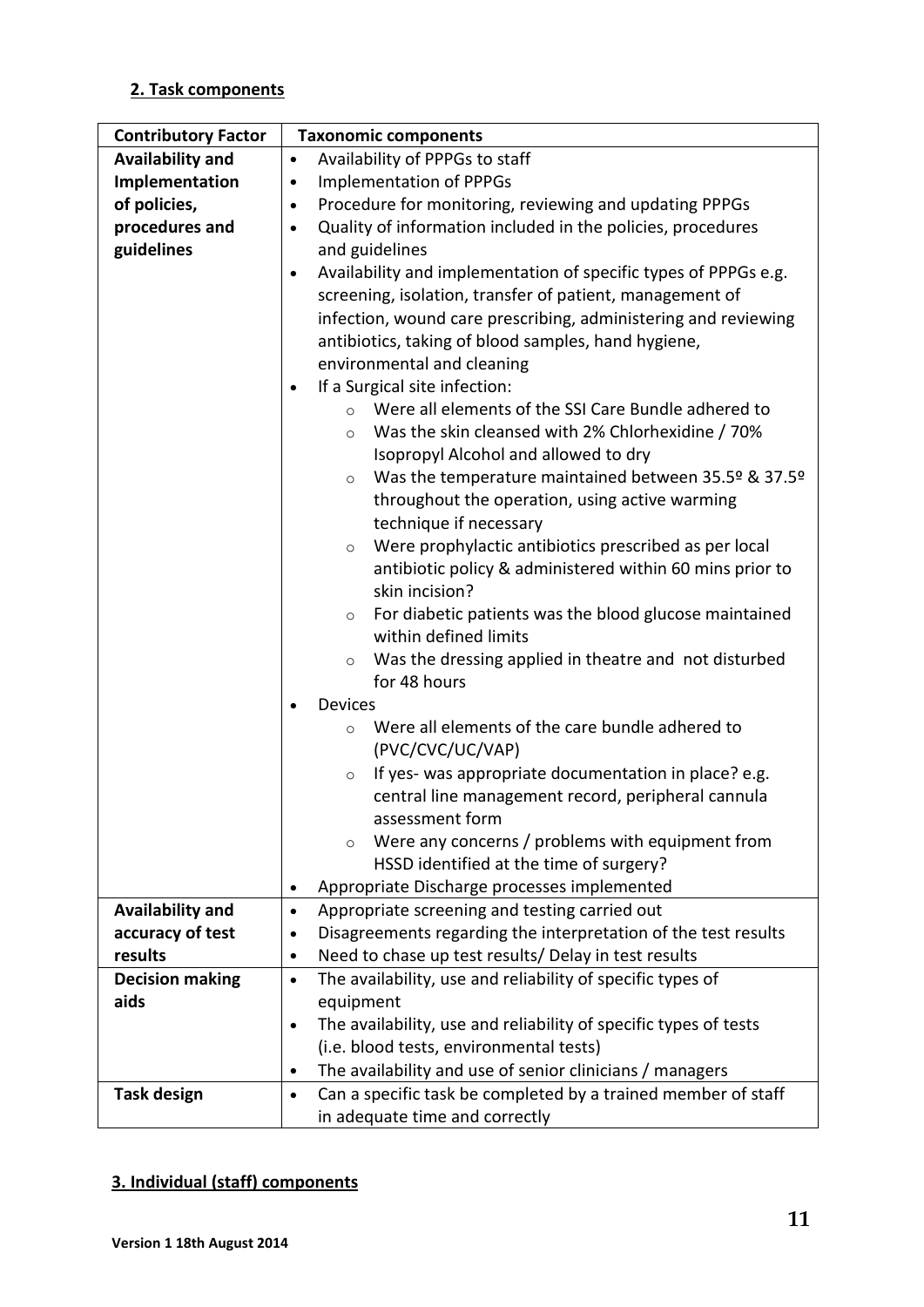| <b>Contributory factor</b>              | <b>Taxonomic components</b>                                                                                                                                                                                                              |  |
|-----------------------------------------|------------------------------------------------------------------------------------------------------------------------------------------------------------------------------------------------------------------------------------------|--|
| Competence                              | Training, qualification, skills and knowledge                                                                                                                                                                                            |  |
| <b>Skills and</b><br>knowledge          | As Above                                                                                                                                                                                                                                 |  |
| <b>Physical and</b><br>mental stressors | Motivation<br>Mental stressors (e.g. the effects of workload, sickness, etc.<br>$\bullet$<br>on the individual mental state)<br>Physical stressors (e.g. the effects of workload etc on the<br>$\bullet$<br>individuals physical health) |  |

## **4. Team components**

| Contributory   | <b>Components</b>                                                             |
|----------------|-------------------------------------------------------------------------------|
| factors        |                                                                               |
| <b>Verbal</b>  | Communication between junior and senior staff<br>$\bullet$                    |
| communication  | Communication between professions<br>$\bullet$                                |
|                | Communication outside the ward / department, etc<br>$\bullet$                 |
|                | Adequate hand over<br>$\bullet$                                               |
|                | Communication between staff and patient<br>$\bullet$                          |
|                | Communication between specialities and departments<br>$\bullet$               |
|                | Communication between staff of the same grade<br>$\bullet$                    |
|                | Voicing disagreements and concerns<br>$\bullet$                               |
|                | Communication between staff and visitors /patients / relatives /<br>$\bullet$ |
|                | carers                                                                        |
| Written        | Incomplete absent information (i.e. test results)<br>$\bullet$                |
| communication  | Discrepancies in the notes<br>$\bullet$                                       |
|                | Inadequately flagged notes<br>$\bullet$                                       |
|                | Legibility and signatures of records<br>$\bullet$                             |
|                | Adequate management plan<br>$\bullet$                                         |
|                | Availability of records<br>$\bullet$                                          |
|                | Quality of information in the notes<br>$\bullet$                              |
| Supervision    | Availability of senior staff<br>$\bullet$                                     |
| and seeking    | Responsiveness of senior staff<br>$\bullet$                                   |
| help           | Willingness of junior staff to seek help<br>$\bullet$                         |
|                | Responsiveness of junior staff<br>$\bullet$                                   |
|                | Availability of junior staff<br>$\bullet$                                     |
| Congruence /   | Similar definition of tasks between professions<br>$\bullet$                  |
| consistency    | Similar definition of tasks between different grades of staff<br>$\bullet$    |
|                | Similar definition of tasks between same grade of staff<br>$\bullet$          |
| Leadership and | Effective leadership<br>$\bullet$                                             |
| responsibility | Clear definitions of responsibility<br>$\bullet$                              |
| <b>Staff</b>   | Support by peers after incident<br>$\bullet$                                  |
| colleagues     | Support by staff of comparable grades across professions e.g.<br>$\bullet$    |
| response to    | senior nurse and junior Doctor                                                |
| incidents      |                                                                               |

## **5. Work environment components**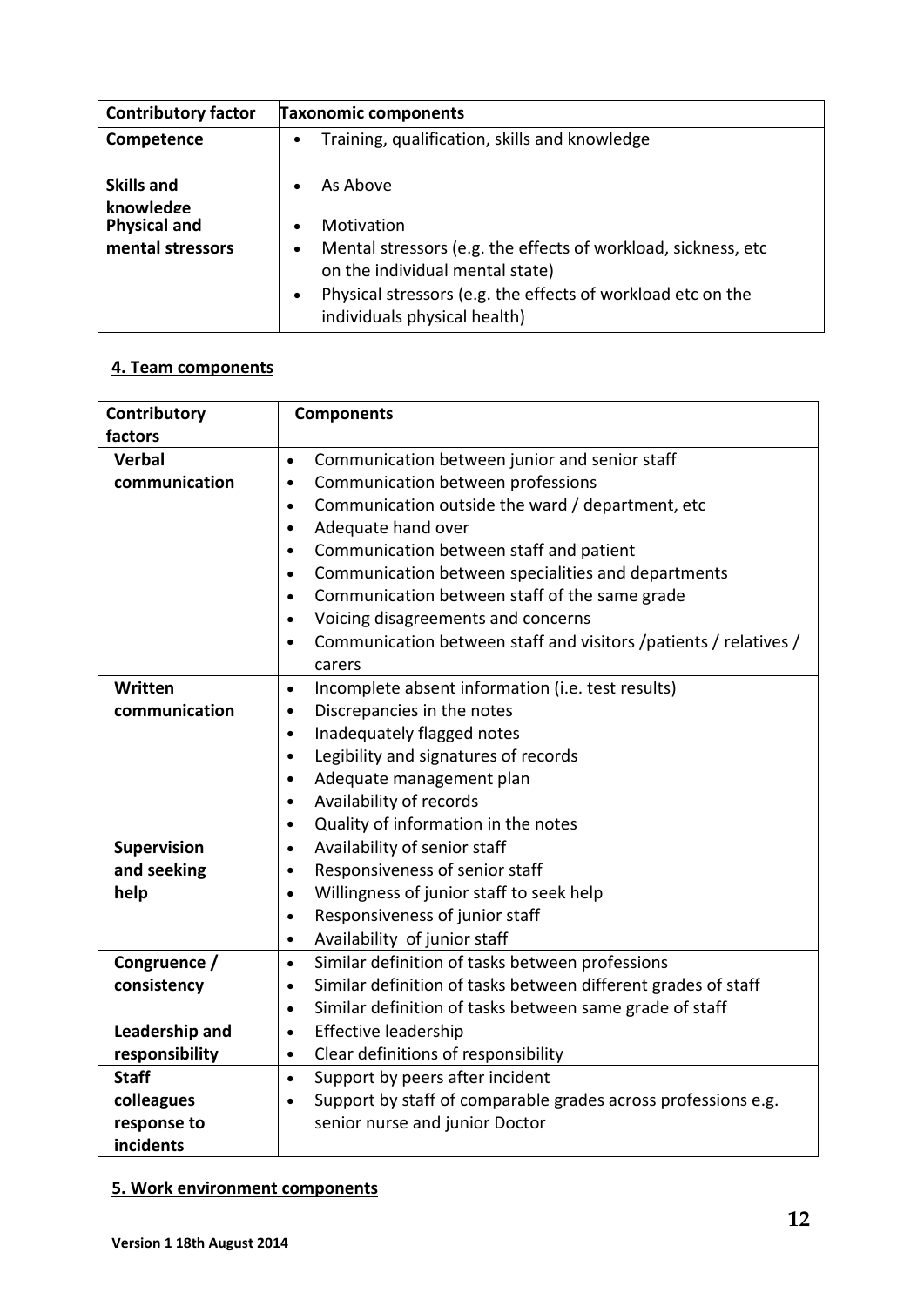| Contributory         | <b>Components</b>                                                               |  |
|----------------------|---------------------------------------------------------------------------------|--|
| factor               |                                                                                 |  |
| Administration       | Ease of running and review of general administration systems<br>$\bullet$       |  |
|                      | Notes handling<br>$\bullet$                                                     |  |
| <b>Building and</b>  | Maintenance management<br>$\bullet$                                             |  |
| <b>Design</b>        | Functionality (ergonomic assessment e.g. lighting,<br>$\bullet$                 |  |
|                      | space, etc)                                                                     |  |
|                      | Availability of isolation rooms<br>$\bullet$                                    |  |
| <b>Environment</b>   | Housekeeping<br>$\bullet$                                                       |  |
|                      | Control of physical environment<br>$\bullet$                                    |  |
|                      | Movement of patients, staff, and visitors between wards or sites<br>$\bullet$   |  |
| Equipment /          | Malfunction / failure / reliability<br>$\bullet$                                |  |
| supplies             | Unavailability<br>$\bullet$                                                     |  |
|                      | Maintenance management<br>$\bullet$                                             |  |
|                      | Functionality (e.g. ergonomics design, fail-safe, standardisation)<br>$\bullet$ |  |
| <b>Staffing</b>      | (Un)availability e.g. HSSD, Ward, Infection Control, Laboratory<br>$\bullet$    |  |
| <b>Education and</b> | Induction<br>$\bullet$                                                          |  |
| training             | Management's influence on training<br>$\bullet$                                 |  |
|                      | Process<br>$\bullet$                                                            |  |
|                      | Refresher training<br>$\bullet$                                                 |  |
|                      | Provision of training (in general)<br>$\bullet$                                 |  |
| Workload /           | Regular rest breaks<br>$\bullet$                                                |  |
| hours or work        | Optimal workload (neither too high or too low)<br>$\bullet$                     |  |
|                      | Involved in non job related duties<br>$\bullet$                                 |  |
| <b>Time factors</b>  | Delays<br>$\bullet$                                                             |  |

## **6. Organisational and management factors components**

| <b>Contributory Factor</b> | <b>Components</b>                                                |
|----------------------------|------------------------------------------------------------------|
| Organisational             | Hierarchical arrangement of staff<br>$\bullet$                   |
| <b>Structure</b>           | Span of control<br>٠                                             |
|                            | Levels of decision making<br>$\bullet$                           |
| Policy, standards          | Mission statement and objective#<br>$\bullet$                    |
| and goals                  | Management arrangements (Functions)<br>٠                         |
|                            | Contract services<br>٠                                           |
|                            | Human resources<br>$\bullet$                                     |
|                            | Financial resources / constraints<br>٠                           |
|                            | Information services<br>$\bullet$                                |
|                            | Maintenance management<br>٠                                      |
|                            | Task design<br>٠                                                 |
|                            | Education and training policy<br>٠                               |
|                            | Policies, procedures and guidelines<br>٠                         |
|                            | Facilities and equipment<br>$\bullet$                            |
|                            | Risk Management (e.g. incident reporting, investigation and<br>٠ |
|                            | analysis                                                         |
|                            | Health and safety management (Fire safety, waste<br>٠            |
|                            | management, infection control and occupational health            |
|                            | <b>Quality improvement</b>                                       |